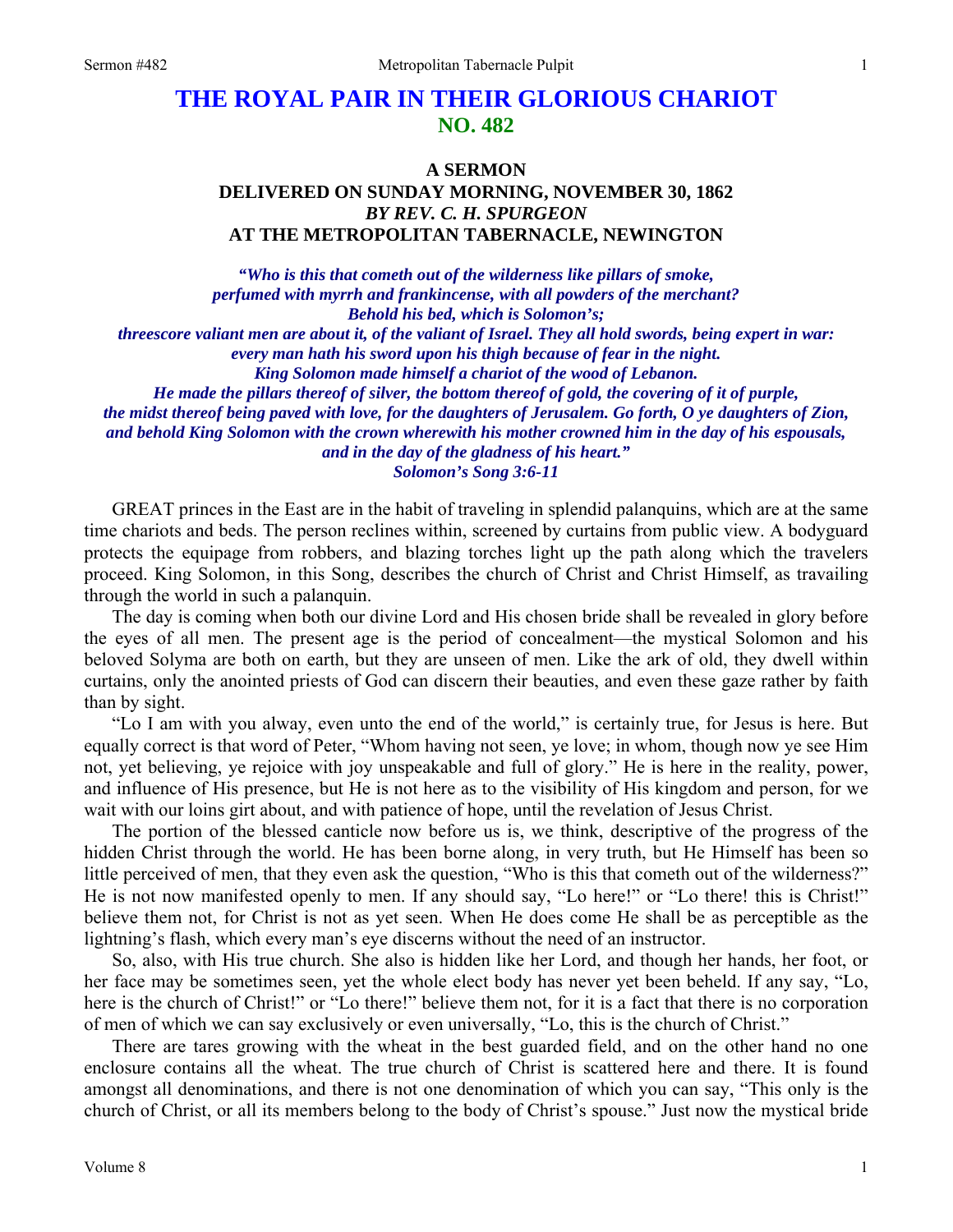is in a certain sense as invisible as her Husband. Behold, then, the betrothed ones carried through the world in the sumptuous chariot of which we have to speak this morning.

I must now claim your attention while I notice, first, *the glory of the progress of Christ through the world, as described in the sixth verse*. Secondly, *the security of Christ's cause, as represented in the seventh and eighth*. Thirdly, *the superlative excellence of it, as described in the ninth and tenth*. And lastly, *our joyful duties with regard to it, as openly declared in the eleventh*.

**I.** First then, THE MAGNIFICENT PROGRESS, THE GLORIOUS ON-GOING OF THE CHURCH AND HER LORD THROUGH THE WORLD.

"Who is this that cometh out of the wilderness like pillars of smoke, perfumed with myrrh and frankincense, with all powders of the merchant?" The equipage excites the attention of the onlooker, his curiosity is raised, and he asks, "*Who is this*?" Now, in the first progress of the Christian church, in her very earliest days, there were persons who marveled greatly, and though they set down the wonders of the day of Pentecost to drunkenness, yet "they were all amazed, and were in doubt, saying one to another, What meaneth this?"

In after years, many a heathen philosopher said, "What is this new power which is breaking the idols in pieces, changing old customs, making even thrones unsafe—what is this?" By and by, in the age of the Reformation, there were cowled monks, cardinals in their red hats, and bishops, and princes, and emperors, who all said, "What is this? What strange doctrine has come to light?"

In the times of the modern reformation, a century ago, when God was pleased to revive His church through the instrumentality of Whitefield and his brethren, there were many who said, "What is this new enthusiasm, this Methodism? Whence came it, and what power is this which it wields?" And doubtless, whenever God shall be pleased to bring forth His church in power, and to make her mighty among the sons of men, the ignorance of men will be discovered breaking forth in wonder, for they will say, "Who is this?"

Spiritual religion is as much a novelty now as in the day when Grecian sages scoffed at it on Mars' Hill. The true church of God is a stranger and a pilgrim still, an alien and a foreigner in every land, a speckled bird, a dove in the midst of ravens, a lily among thorns.

The ignorance of men concerning spiritual things is not, however, caused by the darkness of the things themselves, for Christ and His church are *the great lights of the world*. When great persons traveled in their palanquins, and more especially in marriage processions, they were attended by a number of persons who, at night, carried high up in the air burning cressets which gave forth a blaze of light.

Sometimes these lights were simply torches carried in the hands of running footmen. At other times they were a sort of iron basket lifted high into the air upon poles, from which went up a pillar of smoke and flame. Our text says, "Who is this that cometh out of the wilderness like pillars of smoke?" a beautiful illustration of the fact that wherever Christ and His cause are carried, light is a sure accompaniment.

Into whatsoever region the Gospel may journey, her every herald is a flash of light, her every minister a flaming fire. God makes His churches the golden candlesticks, and says unto His children, "Ye are the lights of the world." As certainly as ever God said, "Let there be light," and there was light over the old creation, so does He say, whenever His church advances, "Let there be light," and there is light.

Dens of darkness, where the bats of superstition had folded their wings and hung themselves up for perpetual ease, have been disturbed by the glare of these divine flambeaux, the innermost caverns of superstition and sin, once black with a darkness which might be felt, have been visited with a light above the brightness of the sun. "The people which sat in darkness have seen a great light, and to them who sat in the region and shadow of death light has sprung up."

Thus saith the Lord unto the nation where His kingdom comes, "Arise, shine, for thy light is come, and the glory of the Lord hath risen upon thee!" Bear ye the church of Christ to the South Seas, carry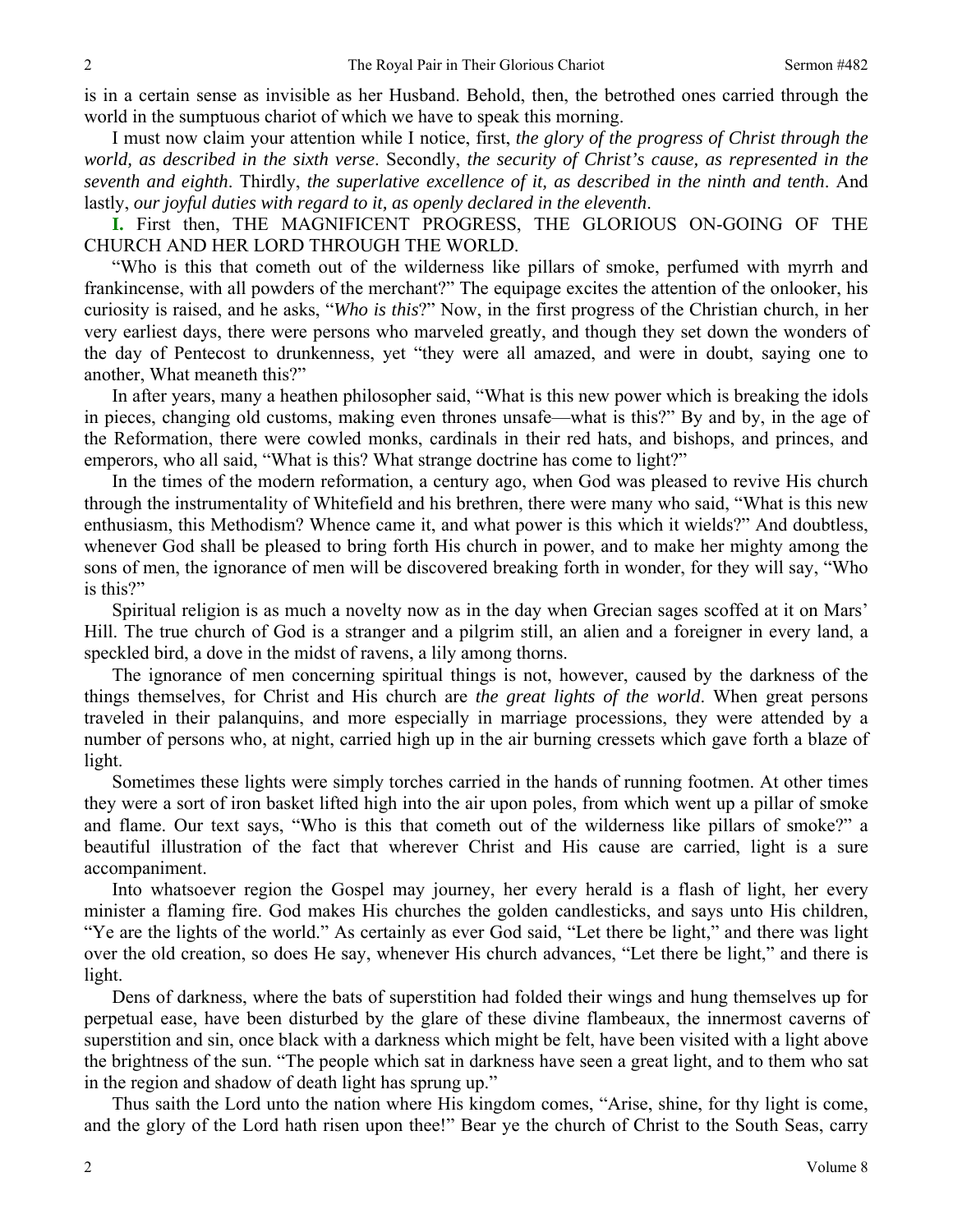Christ and His spouse in His palanquin to the Caffre, the Khoikhoi, or the Eskimo, and everywhere the night of death is ended, and the morning with its glorious dawn has come. High lift your lamps, ye servants of our Lord. High lift up the cross of the Redeemer, for in Him is light, and His light is the life of men.

But you will tell me that our text rather speaks of "*pillars of smoke*," than of sparkling lamps. Brethren, the smoke is but the effect of the flame, and even the pillar of smoke is luminous. What is the smoke that has attended the church? What but the deaths of her martyrs, the sufferings of her confessors, the patient endurance of her valiant sons? Wherever she goes, the thick smoke of her suffering goes up to heaven. "We are alway delivered unto death," said the apostle. The cause of truth involves a perpetual sacrifice, her smoke ascendeth forever.

Black smoke I say it is in the eyes of man, but unto God it is a sweet-smelling savor. Never did fat of rams, or the fat of kidneys of fed beasts smell so sweetly before the Most High as the faith, the love, the courage, which has ascended up to heaven from the dauntless heroes of the church in past ages when at the stake they have been faithful even unto death.

Suffering, and grief, and woe, are the lot of the spouse of the despised and rejected Savior, but all these are as things of nought if thereby she may scatter that terrible blackness which blinds the face of man and makes him a stranger to his God.

It often happens that oriental monarchs of immense possessions are not content with burning common coals in these cressets, but frequently consume sandalwood and other woods which give forth a delightful smell, or else if they use ordinary coals, they sprinkle upon them frankincense and myrrh, so that a delicious perfume is spread on all sides.

In the olden times they also went to great expense in obtaining drugs, which the merchants collected from all parts of the earth, and these were carefully compounded into the renowned "*powders of the merchants*," which yielded a delicious variety of delicate perfumes, not to be produced by any one particular aromatic essence. Our inspired poet describes the traveling procession of the royal pair, and fails not to dwell upon the delightful perfume of myrrh and frankincense, with all the powders of the merchant, "which make the wilderness smell as a garden of roses."

Wherever the church of Christ proceeds, though her pathway is a desert, though she marches through a howling wilderness, she scatters the richest perfume. The page of history were only worthy to be blotted in oblivion were it not for the sweet odors which the church has left upon it. Look at all past ages, and the track of the church is still redolent with all the richest fragrance of human virtue and divine grace.

Wherever the church advances she makes manifest the savor of the knowledge of Christ in every place! Men believe in Jesus, and unto the Lord faith has all the fragrance of myrrh. They love Jesus, and love in the esteem of heaven is better than frankincense. Loving Christ they endeavor to be like Him, till patience, humility, brotherly kindness, truthfulness, and all things that are honest, lovely, and of good repute, like "powders of the merchant," are spread abroad throughout the whole earth.

Tell me where the church is not, and I will tell you where sin reigns. Tell me where Christ and His church are carried, and I will tell you where you shall find every virtue that can adorn humanity, and every excellence that can magnify the excellence of the grace of God.

If you would find an antidote for the deadly exhalations which lurk among this world's deserts of sin, if you would destroy the foul pestilence which reigns in the darkness of heathenism, of Popery, and of infidelity, cry unto the Mighty One—"Arise, thou unknown traveler, arise and bid thy servants carry thee into the midst of all this misery and death! The light of thy flaming torches shall scatter the darkness, and the burning of thy precious perfumes shall say unto evil—'Fold thy wings!' and unto the pestilence of sin—'Get thee back unto thy den!'"

Among the ten wonders which Jewish tradition ascribes to the temple, we find that the rain never extinguished the fire of the wood which was laid in order upon the altar, nor did the wind ever conquer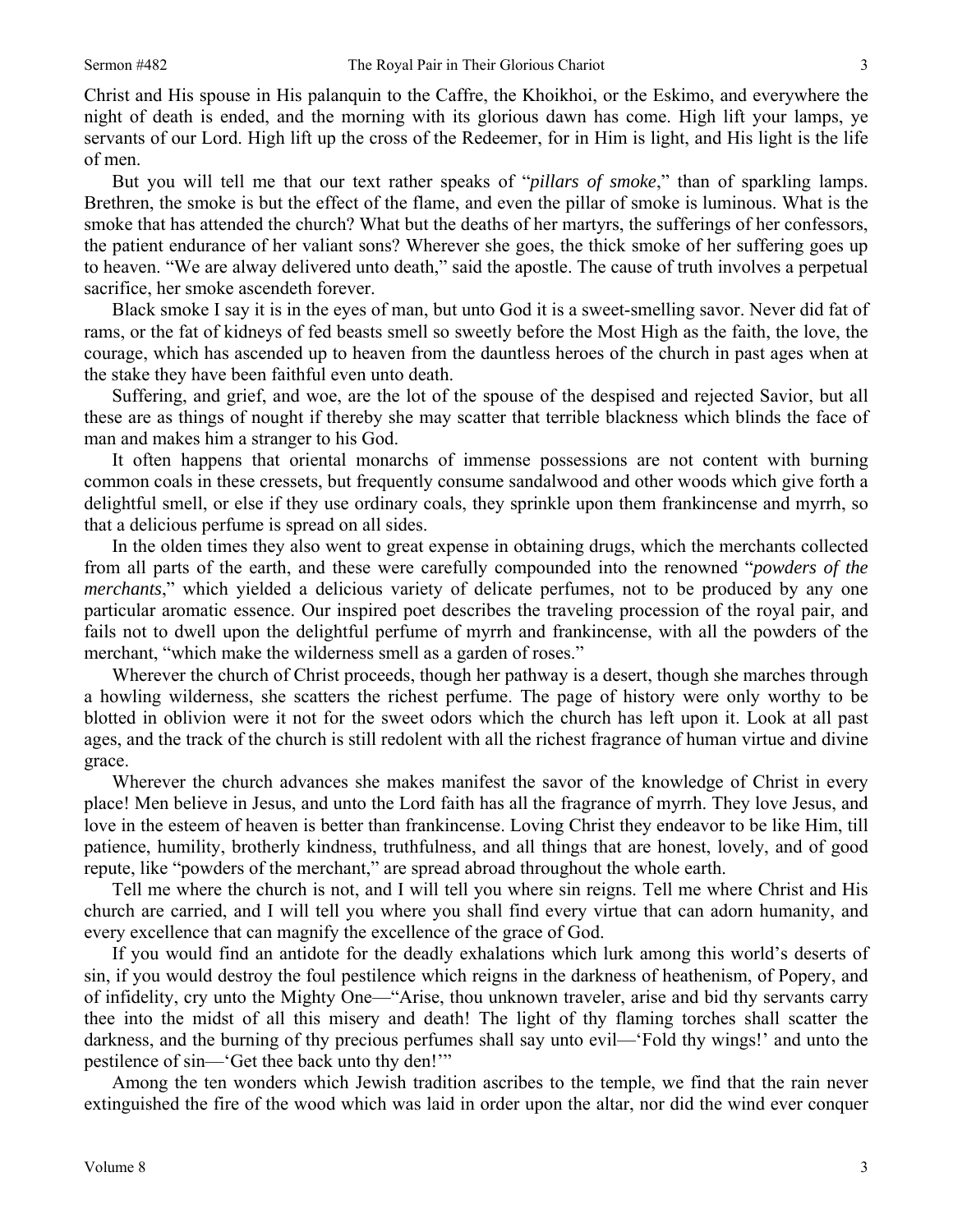the pillar of smoke so as to disperse or bend it. Verily it is so with the church of God, as she cometh out of the wilderness—who shall quench her flaming lamp or stay the incense of her golden censers?

Ride on, Great Prince, and bear Your spouse with You in Your majestic chariot, till You have lit the world with Your divine light, and have made it a temple filled with a cloud of incense of sweet smell to the nostrils of Jehovah!

**II.** We have, secondly, to notice THE SECURITY OF CHRIST'S CHURCH AT ALL TIMES.

Of course when traveling through a wilderness, a royal procession was always in danger of attack. Arabs prowled around, wandering Bedouins were always prepared to fall upon the caravan, and more especially was this the case with a marriage procession, because then the robbers might expect to obtain many jewels, or if not, a heavy ransom for the redemption of the bride or bridegroom by their friends.

What shall I say of the attacks which have been made upon the church of Christ, and upon Christ Himself? They have been incessant. When one form of evil has been routed, another has presented itself. Evil teems with children. The frogs and lice of Egypt were not more numerous than the enemies of the Lord's anointed and His bride.

Every day produces new battles. These attacks arise from all quarters. Sometimes from the world, and sometimes, alas! from even professed members of the church. Adversaries lurk everywhere, and until the church and her Lord shall be revealed in the splendor of the Millennium, having left the wilderness forever, we must expect to find her molested on every side.

My dear brethren, we know that Christ's cause in the world is always safe because of divine protection, and because the legions of God's angels keep watch and ward over the saints. But we have something more tangible than this. Our gracious God has been pleased to commit unto *men* the ministry of Christ. "Unto the angels hath he not put in subjection the world to come, whereof we speak."

The Lord ordains that chosen men should be the protectors of His church, not that they have any power as of themselves to do anything, but He girds the weak with strength and makes the feeble mighty. So then, men, even the sons of men stand in array around the traveling palanquin of Christ, to guard both the Bridegroom and the bride.

Read the seventh and eighth verses carefully, and you will notice *that there are enough swordsmen*. "Threescore valiant men are about it." There are always enough men chosen of God to guard the church. Poor Unbelief holds up her hands and cries—"Ah! the good men are all dead, Zion is under a cloud, the Lord has taken away the great men, we have no valiant defenders of the faith, none such as this crisis may require!"

Ah! Unbelief, let the Lord say unto you as he did unto Elias—"Yet have I left me seven thousand in Israel, all the knees which have not bowed unto Baal." There shall be just as many warriors as the crisis shall require. We do not know where the men are to come from, but the Lord will provide. There may be sitting in the Sunday school today a child who shall one day shake this nation from one end to the other. There may be even here, unknown, obscure, and unobserved, the man whom God will make strong to rebuke the infamous infidelity of our age. We know not where the anointing rests.

We, in our folly, would anoint Eliab or Abinadab, but God has chosen David, the shepherd boy, and He will bring him forth and teach him how to hurl the stone at Goliath's brow. Tremble not, neither be ye afraid, God who makes man and makes man's mouth, will find the sixty men when the sixty shall be needed. "The LORD gave the word, great was the company of them that published it." The glory of the Lord shall be revealed, and all flesh shall see it together, for the mouth of the Lord has spoken it.

Observe that these warriors *are men of the right mettle*. "Yes," says poor trembling Little-faith, "we have hosts of men, but they are not like the Great-hearts of old. They have not the qualifications which the age requires." Ah! but remember, about the bed of Solomon there are "threescore *valiant* men," and glory be unto my Master, while I may not flatter the ministry, I must not dishonor Him by believing that He has left His church without *valiant* defenders.

4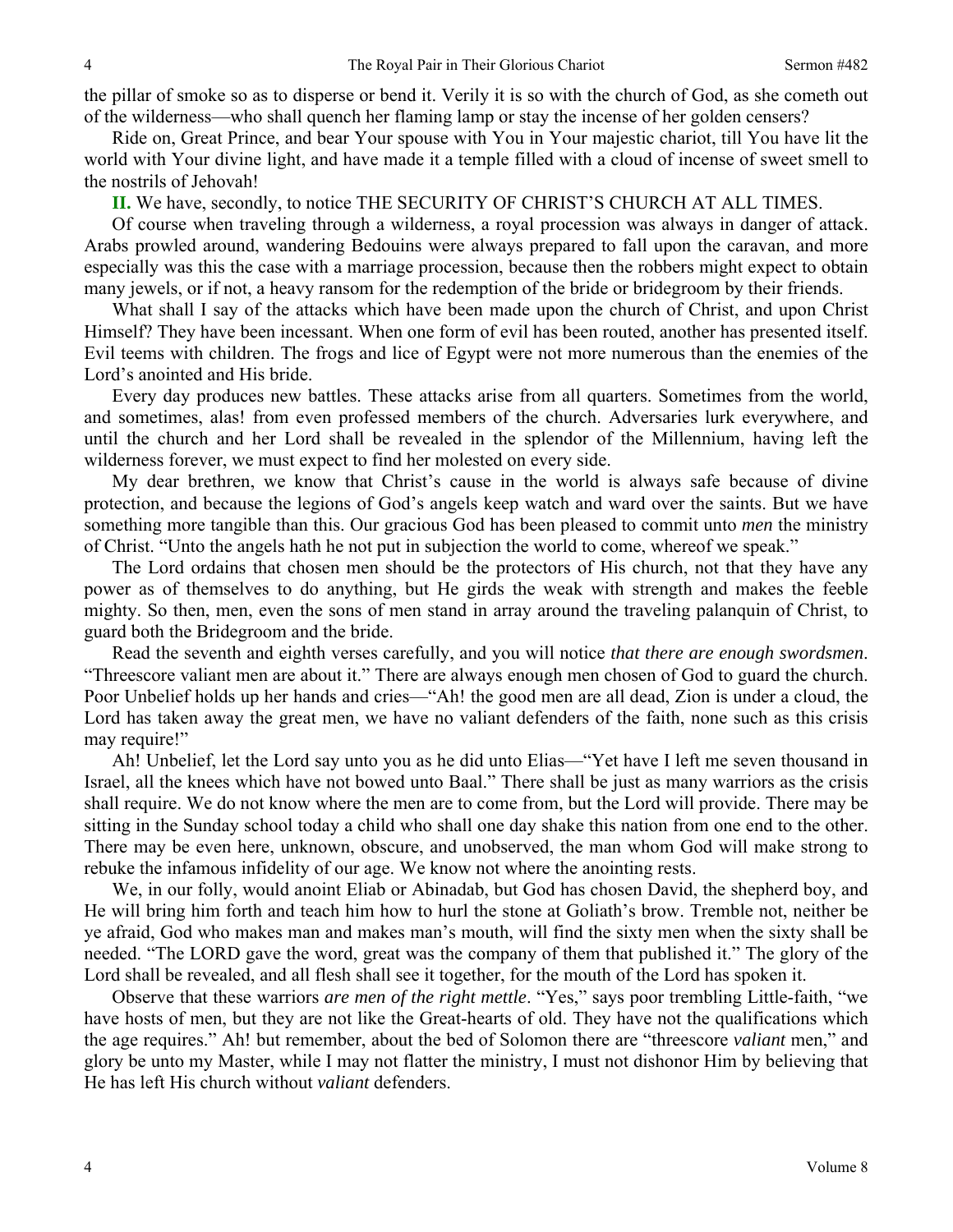There are Luthers still living who bid defiance to all adversaries, men who can say, "We count not our lives dear unto us that we may finish our course with joy, and fulfill the ministry which the Lord has delivered unto us."

Fear not, you may not at present know the valor of the Lord's bodyguard, but when the church's battle grows hotter than just now, suddenly there shall be seen a champion stalking to the front of the battle, and men shall say, "Who is this? How he wields that battleaxe! How he splits the armor of his foes! See how he piles them in heaps on heaps, and mounts that hill of slaughtered enemies to smite a greater foe! Who is this?" And the answer shall be, "This is a man whom God hath found—the world knew not of him, but God has trained him in the camps of Dan, and now the Spirit moveth him to smite the Philistines.

"Ah!" I think I hear you say, "but though there may be so many men, and men of the right sort, I am afraid *they are not in the right place*." Look again at the text. It is written—"Threescore valiant men are ABOUT IT," that is, there are some on that side, and some on this, some before, and some behind. They are all round the traveling chariot of Christ.

"I wish there might be one in our parish," says one. Pray for him, and He who has promised to send you all good things may yet send him to you. "Pray ye the LORD of the harvest that he may send forth labourers into his harvest." It is singular how God sometimes raises a mighty man, in this denomination, then in that, and then in the other.

Suppose any body of Christians should try to monopolize all the valiant men themselves? Why, they could not do it, because every side of the royal bed must be guarded, and in his own place each man is set for the defense of the Gospel. The church is compassed about with mighties, who are under God to do great exploits. If the Lord guides the flight of sparrows, surely He knows how to dispose His ministers, and let the church be well content to let them occupy their posts until the wilderness is past, and the glory shall be revealed.

The church often makes mistakes, and thinks she can make ministers, or at least choose their position. She can do no such thing. God sends the valiant man, all you can do is to recognize his valor, and accept him as your champion, beyond that you cannot go. This is God's work, not man's. A minister made by men, made valiant by human strength, had better betake himself at once ignominiously to his tent, for his disgrace will be certain. God who sends the men, knows where to put them, so that they may stand round about the bed, and leave no corner unprotected.

Notice that these men *are all well armed*. The text says expressly, "They all hold swords." What swords are these? Every valiant man in Christ's Israel holds the Sword of the Spirit, which is the Word of God. A man who is a good textuary will usually be a good divine. He who draws from the treasury of the written word will find his spoken word to be fruitful in profit to the people of God.

If we use carnal reason, if we rely upon refinement, argument, eloquence, or any other form of the wisdom of man, we shall soon find our enemies will defeat us. But to ply the Word right and left, to give Gospel cuts and strokes such as the devil himself cannot parry, this is to overcome the world through the Word of God.

Besides this, and here is an opportunity for you all to carry swords—every valiant man in God's Israel carries the sword of prayer, which is comparable to those huge two-handed swords of olden time, which the soldier lifted up and brought down with such tremendous force, as to cleave a man in halves. Prayer is a weapon which no man can effectually resist. If you know how to use it, bring it down upon your foeman's head, and woe unto him!

I would to God that in this church there were found many of these valiant men of Israel! Indeed, would God all the Lord's servants were prophets, that it might be said of all of you that you hold swords. Your holy lives can be swords with which to smite your enemies. The tongues with which you speak of Christ lovingly, tenderly, persuasively—these may be weapons against our common enemy.

Oh that when we hear the muster roll at last, it may be said of every church member that he held a sword! Do not tremble ye timid ones for the ark of the Lord, neither let your fears promote your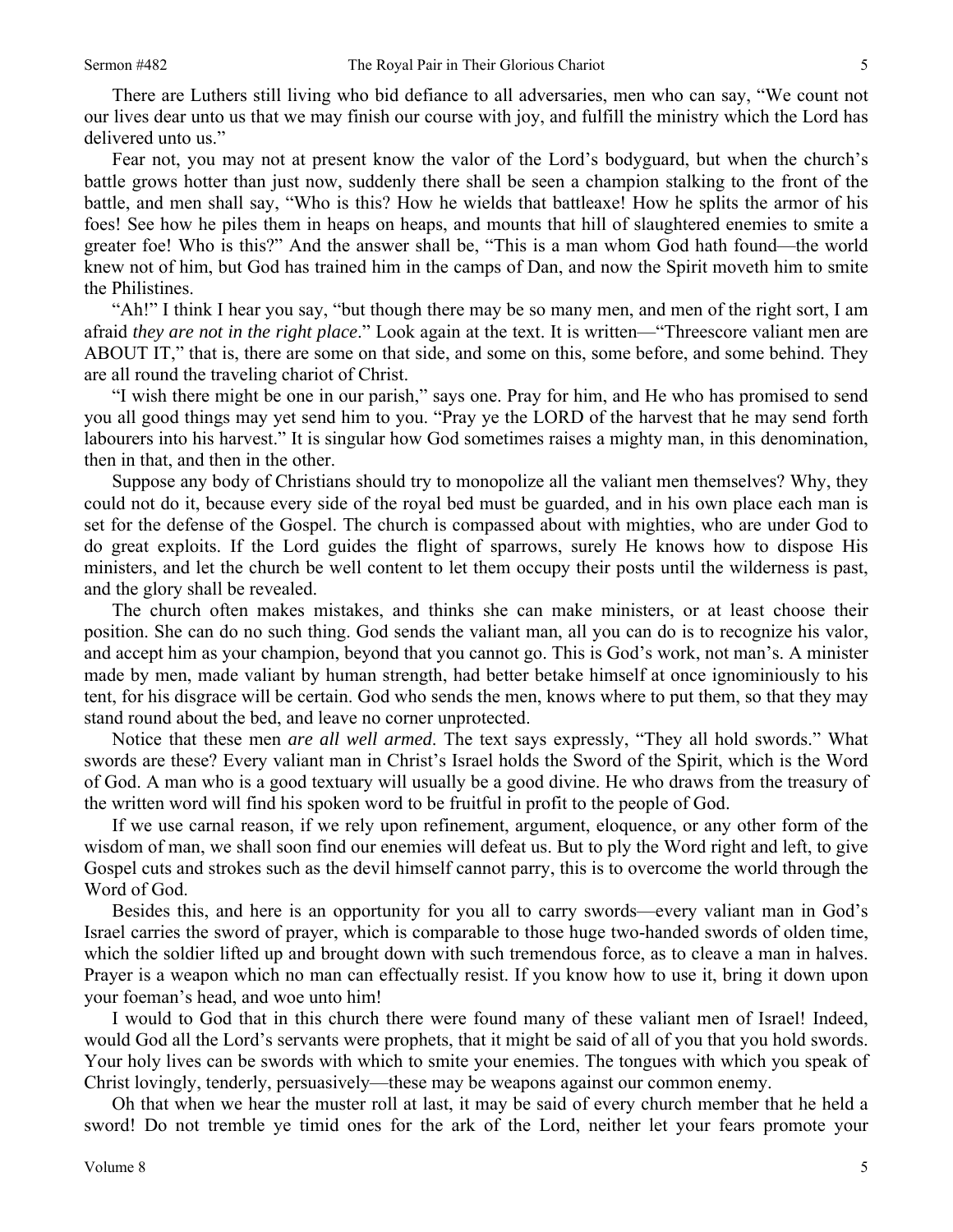unbelief—God knows full well how to give the right weapons to the right men, and His church shall be secure even to the end.

Further, my brethren, these men are not only well armed, *but they are well trained*. They are all expert in war, men who have endured temptations themselves, men whose souls have been exercised, men who have slain both the lion and the bear, and are men of war from their youth.

Christian ministers especially should be no novices, but both in the school of temptation, and in some school of the prophets, they should be disciplined for fight. May there be such found here! I look out daily for such among you as are taught of God, and much of my time is spent with our young soldiers to make them expert in war. O that the Lord would hear my prayers and bless our college with men, and means, and above all with His Spirit.

Fools are not the men for this age. We need a sound knowledge of doctrine, practical power in preaching, and a thorough insight into the human heart. And where these by earnest prayer can be found in a man and further developed by careful teaching, we are bound to give our aid. Such men should be looked after, and no pains should be spared to bring them forth. In fact, dear friends, you ought to think it a high honor to be allowed to help in putting such men into working order.

Oh! how I groan to get my friends to feel the importance of sending out trained young ministers. I give my time and my substance cheerfully, but when will the Christian church help in this matter as it should?

Further, these men were not only well trained, but you will see *that they were always ready*. Each man has his sword upon his thigh, ready to be drawn forth. I know some nominal ministers who seem to me to carry no sword at all. They keep a sheath, a very handsome sheath, with a hilt at the top and a stick inside. What is the good of such men?

We want men to have *swords* in their sheaths, men who can speak with power, and have the demonstration of the Spirit and the power thereof resting upon them. Such men should wear their swords where they are to be got at, so that when the adversary comes they may dash at him at once. Rejoice, O daughter of Zion, thy Lord hath not left thee, even at this day, without some such men!

Observe also that these men were *watchful*, for "they had their sword on their thigh because of fear *in the night*." They never sleep, but watch always for the Church's interest. Pray you that the Lord may raise up many such, who night and day with tears shall watch for the souls of men, and against the enemies of our Israel.

Dear friends, some of you may at times be alarmed when you hear of attacks made upon the Bible. At one time it was thought that ethnology would prove that the human race could not be one, and Moses was terribly abused by some who said it was not possible that all of us could have come of one pair. That battle was fought, and you hear nothing of it now, it is over, learning and argument in the hand of God have routed those antagonists.

Then they pelted us with shells, and bones of lizards. Geology threatened to dig our graves, but we have lived all through that struggle, and we have found geology to be a great blessing, for it has shed a new light on the first chapter of Genesis, and made us understand a great deal better what it meant.

Another Amalekite advances to combat. This time it is with figures and numbers. We are to be speared with arithmetic, and slain with algebra! And what will be the result of it? Why, it will do the Bible a world of good, for we shall understand it better. I thank God whenever the Bible is attacked, for all those who know the times and seasons, begin to study just that part of Scripture more carefully, and then we get a clearer light shed upon it, and we find ourselves more confirmed than ever that this is the very truth, and that God hath revealed it to us.

"Well, but who will take this matter up?" I do not know, and I do not particularly care, but I know my Master has His threescore valiant men round about His bed, and that each man has his sword upon his thigh because of fear in the night, and never mind what the battle may be, the end of it will be for God's glory, and there shall be progress with the chariot of Christ through that which seemed as if it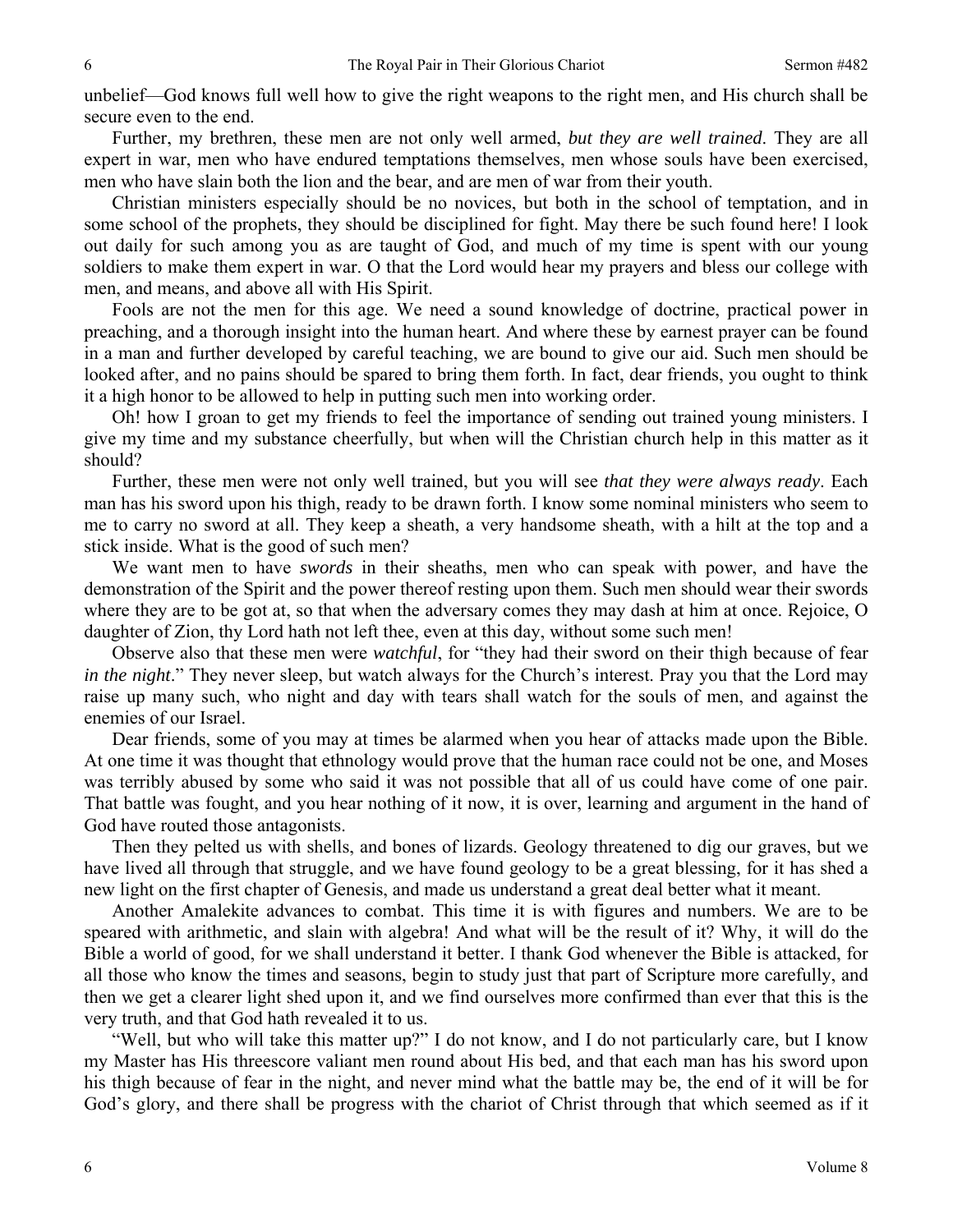must overthrow it. Cast aside your fears, rejoice and be glad, O daughter of Zion! Thy Lord is with thee in the traveling chariot, and the threescore valiant men are watching against thy foes.

**III.** Meanwhile, reposing in peace, let us notice THE EXCELLENCY OF THIS CHARIOT IN WHICH JESUS RIDES.

It is not difficult to convey to persons the most unacquainted with Eastern manners and customs, an idea of what this palanquin is. It is a sort of large sedan in which one or two persons may recline with ease. Of course, this palanquin could not be made of gold or silver, because then it would be too heavy for carriage. It must be made of wood, hence King Solomon made a bed, or chariot, or palanquin, of the wood of Lebanon.

Then there needs to be four pillars supporting the covering and the curtains, the pillars thereof are of silver. The bottom of it should be something massive, in order to sustain the weight of the person, the bottom is of gold. The canopy on the top, is a covering of purple. Since to lie on gold would be very unpleasant, it is covered with delicate, daintily wrought carpets, and so we have the bottom thereof paved, or rather carpeted with love for the daughters of Jerusalem. Some delicate devices of needlework adorn the bottom of this bed-chariot in which the king and his spouse recline during their journey.

The doctrines of the Gospel are comparable, for their antiquity, for their sweet fragrance, for their incorruptibility, to the wood of Lebanon. The Gospel of Christ never decays. Jesus Christ is the same yesterday, today, and for ever. Not one single truth bears any sign of rot. And to those souls that are enlightened from above, the Gospel gives forth a fragrance far richer than the wood of Lebanon.

## *"No beams of cedar or of fir, Can with Thy precious truth compare."*

I rejoice to know concerning you as a church, that the more you understand the doctrines of grace the better you love them. You are confirmed in the present faith, and well you may be, for our doctrine is worthy of your confidence. We are not afraid that any truth which Christ has uttered should be tried by the most stringent criticism, for not one single stone of all the bulwarks of Gospel doctrine can ever be removed out of its place. When cedars of Lebanon have yielded to the worm, even then shall the truth as it is in Jesus remain the same.

As for the silver pillars which bear up the canopy, to what should I liken them but to *the attributes of God* which support and guarantee the efficiency of the great atonement of Christ beneath which we are sheltered. There is the silver pillar of God's *justice*. He cannot, He will not smite the soul that hides beneath the cross of Christ. If Christ has paid the debt, how is it possible that God should visit again a second time the iniquity of His people, first on their Surety, and then again on themselves?

Then stands the next, the solid pillar of His *power*. "They shall never perish, neither shall any pluck them out of my hand; my Father which gave them me is greater than all, and none is able to pluck them out of My Father's hand."

Then on the other side is the pillar of His *love*, a silver pillar indeed, bright and sparkling to the eye. Love unchanging and eternal, strong as the power and fast as the justice which bear up the canopy on the other side.

And here on this side stands *immutability*, another column upon which the atonement rests. If God could change, then might He cast away His blood-bought, but "because I am God and change not, therefore ye sons of Jacob rejoice."

As for the *covering of the chariot*, it is of purple. I need not tell you where it was dyed. No Tyrian hues are mingled here! Look up, Christian, and delight yourself in that blood-red canopy which shelters you from the sun by day and from the moon by night! From hell and heaven, from time and from eternity, are you secured by this covering which is of purple.

Oh! tempting theme to dilate upon the precious and glorious doctrine of atonement! Whenever our adversaries assail the church, whatever may be the apparent object of their animosity, their real one is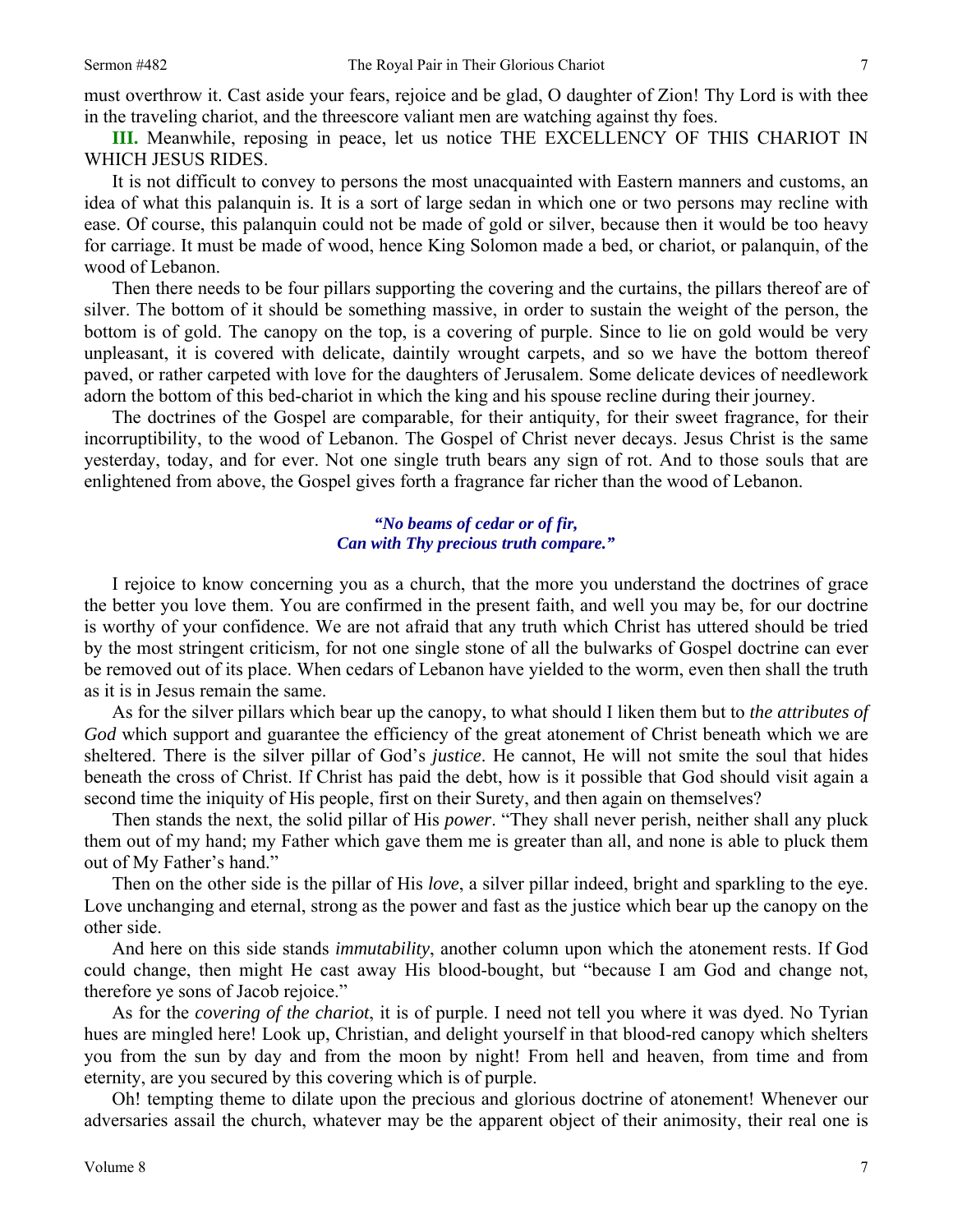always the same, a desperate hatred to the great truth that God was in Christ reconciling the world unto Himself, not imputing their trespasses unto them. Well, as *they* hate it, let *us* love it, and under it let us take our greatest delight.

As for the *bottom of this palanquin*, which is of gold—may not this represent the eternal purpose and counsel of God, that purpose which He formed in Himself or ever the earth was? Pure was the decree of God, holy, wise, just, for His own glory, and most true. And as the precious things of the temple were all of gold, well may the basis of eternal love, an immutable and unchangeable decree, be compared to much fine gold.

I do not know, brethren, how it is with you, but I find it most pleasant to have as the basis of my hope, the firm decree of God. Atonement covers me, I know, but still on this I must rest, JEHOVAH wills it, God decrees it, He has said it and it must be done, He has commanded and it stands fast.

Oh! that golden sovereignty, whereon is written—"I will have mercy on whom I will have mercy; it is not of him that willeth, nor of him that runneth."

Dear brethren, the apostle plainly tells us that this is the basis on which even the silver pillars rest, "for he hath blessed us with all spiritual blessings in Christ Jesus, according as he hath chosen us in him from before the foundation of the world."

Then, to make this all soft and pleasant to recline upon, here is pavement of needlework. Soft cushions of love on which to rest. There is a double meaning here, for both the bride and bridegroom find rest in love. Our Lord finds rest in the love of His people. "Here will I dwell for ever." They do, as it were, make these carpets of needlework in their love and affection for Him, and in their trust and confidence in Him, and here He rests.

On the other hand, our Beloved spent His life to work for us our bed of rest, so that we must translate it, "love *of*," as well as love *for* the daughters of Jerusalem." *We* rest in Christ's love, *He* rests in our love. Come, I need not explain further, brothers and sisters. Take your rest now to the full. You are married unto Christ, you are one with Him, betrothed to Him in faithfulness, embraced in the arms of His affection.

Fear not the noise of archers, the "threescore valiant men" protect you, and the King Himself embraces you. Now solace yourself with Him, take your full of His sweet society, and say unto Him from the bottom of your heart, "Let him kiss me with the kisses of his mouth, for his love is better than wine."

Leave fighting for the evidences to the valiant men who can do it. As for you, ye daughters of Jerusalem, rest upon your Lord's bosom, leave conflict to the men ordained to fight, the men expert in war. As for you, be you expert in communion, understand the motions of Jesus' heart, look unto the luster of His loving eyes, behold His beauties, be ravished with His divine affection to you, and now let your soul be satisfied with favor, and be full of the lovingkindness of the Lord!

**IV.** We close, then, by noticing THE DUTY OF EVERY BELIEVING HEART in connection with the subject.

Let every believer, while he recognizes himself as part of the church inside the palanquin, yet look upon himself personally as one of the daughters of Zion, and let us each *go forth* this morning to meet King Solomon. It is not King David, King David is the type of Christ up to the time of His crucifixion— "despised and rejected of men, a man of sorrows and acquainted with grief," and yet King of the Jews.

King Solomon is the type of Christ ever since the day when—

*"They brought His chariot from above, To bear Him to His throne,"* 

and with sound of trumpet, conducted Him to His Father's above. Now it is King Solomon, King Solomon for wealth, for wisdom, for dignity, for honor, for peace. He is the Wonderful, Counsellor, The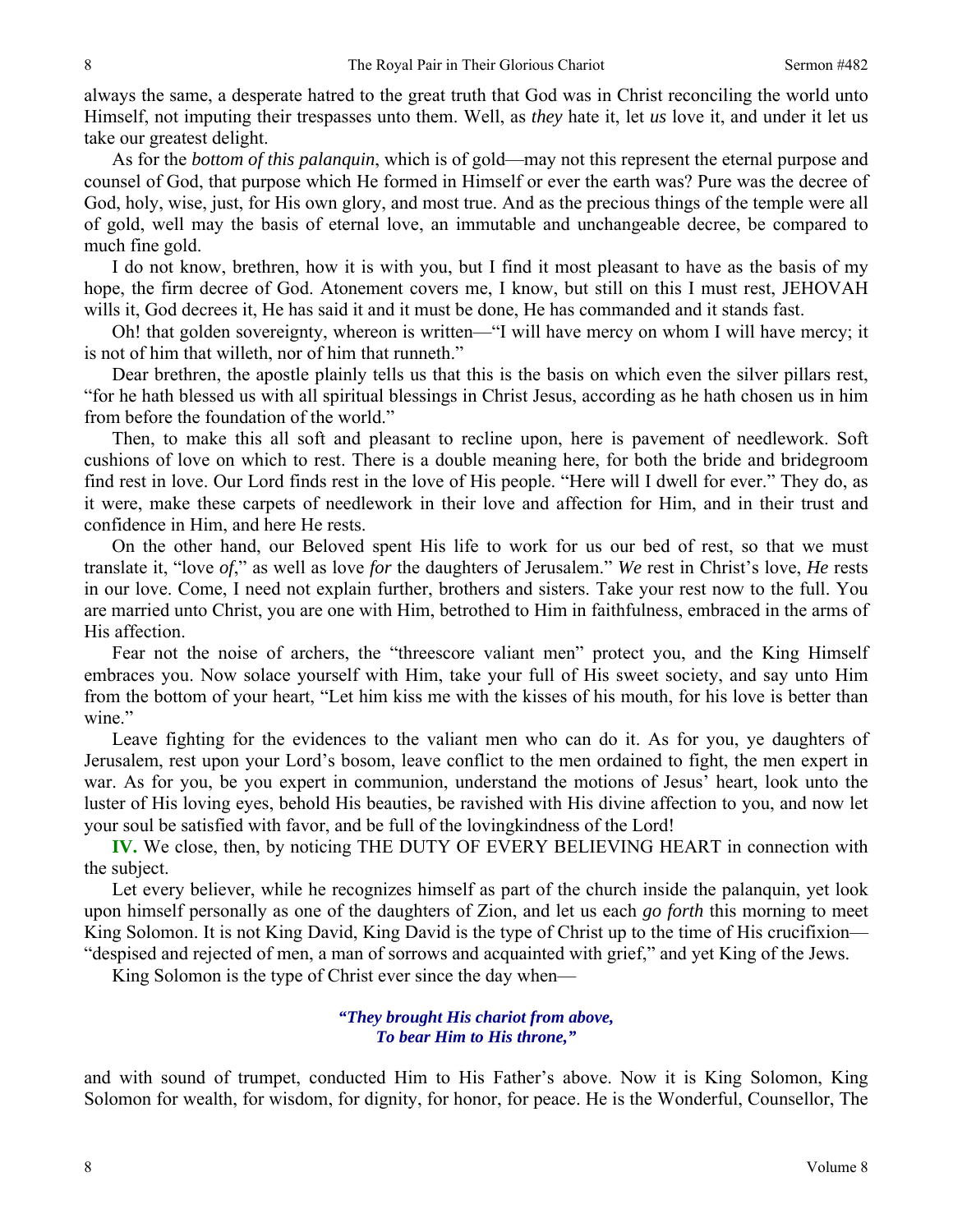mighty God, The everlasting Father, The Prince of Peace, and therefore is He King Solomon going forth.

Get up from your beds of sloth, rise from your chambers of ease, go forth, go forth to pray, to labor, to suffer. Go forth to live in purity, leaving Babylon behind, go forth to walk with Him alone, leaving even your kinfolk and acquaintances if they will not follow with you. Wherefore tarry you at home when the King is abroad? "Behold the Bridegroom cometh, come forth to meet him," *and behold King Solomon.* Today let your eye rest upon Him. Let your eye behold the head that today is crowned with glory, wearing many crowns.

Behold you too, His hands which once were pierced, but are now grasping the scepter. Look to His girdle where swing the keys of heaven, and death, and hell. Look to His feet, once pierced with iron, but now set upon the dragon's head. Behold His legs, like fine brass, as if they glowed in a furnace. Look at His heart, that bosom which heaves with love to you, and when you have surveyed Him from head to foot exclaim, "Yea, he is the chief among ten thousand, and altogether lovely."

Does sin prevail? Behold King Solomon. Have doubts and fears arisen? Behold King Jesus. Are you troubled, and does your enemy annoy you? Look up to Him, behold King Solomon. I pray you remember the light in which you are to behold Him. Do not think that Christ has lost His former power. Behold Him as He was at Pentecost, *with the crown wherewith His mother crowned Him in the day of His espousals*.

Oh! how glorious was our Lord when the church crowned Him with her zeal, and the arrows went abroad, and three thousand fell slain by His right hand to be made alive by the breath of His mouth! Oh, how these early saints crowned Him, when they brought of their substance and laid it at the apostle's feet, neither did any man count that all he had was his own.

They crowned Him with their heart's purest love, the church had on her brow her bridal wreath, and her Husband wore His nuptial crown. Behold Him today as wearing that crown still, for He is the same Christ, and do you go forth to meet Him, and labor for Him, and love Him as the first saints did.

Forget not that His mother is to crown Him soon in the day of His espousals. He is our brother as well as our husband, and the church is *His* mother as well as ours. Oh! she is to crown Him soon! The day of His espousals draweth nigh. Hark! I hear the trumpet sound! Jesus comes, and His feet stand upon Mount Olivet. Kings and princes lick the dust before Him, He gathers sheaves of scepters beneath His arms even as the mower gathers wheat with the sickle. He treads on principalities and powers, the young lion and the dragon does He trample under foot.

And now His saints cry, "Hosanna, blessed is he that cometh in the name of the LORD." The long expected one is come, and His mother crowns Him in the day of His espousals! Courage, poor heart, courage! Go forth and see King Solomon today as He is to be, and remember—

> *"It does not yet appear How great we shall be made; But when we see our Savior here, We shall be like our Head."*

When we look on *Him*, let us rejoice that this is to be our glory. We are to put off this sackcloth and put on scarlet and fine linen. The dust is to be wiped from our brow and the sweat from our face. The shackles are to be taken from our wrists, and the gyves from our legs, and we are to be emancipated, ennobled, glorified, made partners with Christ in all His splendor, and taught to reign with Him world without end

But there are some here that I can hardly call the daughters of Jerusalem, yet they are always round about Zion's gate. Oh, there are many of you who are always listening to our voice, and joining in our hymns, and yet you have not seen our Master yet! Go forth, leave your sinful pleasures, and leave your self-righteousness too. Go forth and behold King Solomon.